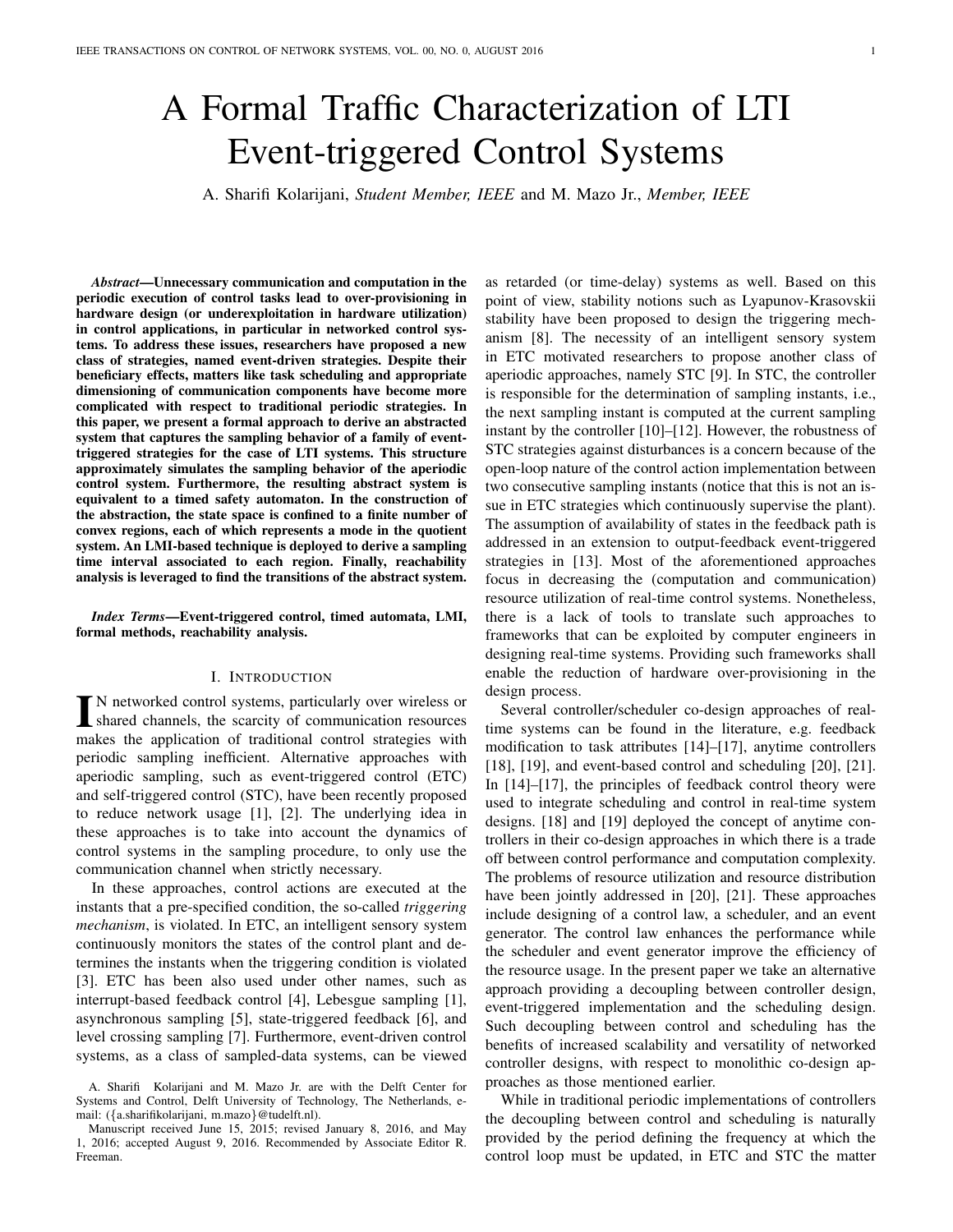is more involved. The triggering mechanism in ETC results in aperiodic control systems, in which sampling is a function of time and/or states, and thus no single parameter provides the necessary information for appropriate scheduling. In this study, we address this issue by abstracting the sampling behavior of a class of ETC strategies into simple structures that can be employed by real-time engineers for scheduling (and possibly network dimensioning). The objective of this paper is thus to model the *traffic* generated by aperiodic ETC control systems, understood as all possible traces of sampling times. We achieve this by mapping the initial control system (which is infinite-state) into a type of quotient system (which is finite-state) called *(approximate)* power *quotient system*. We show that the power quotient system is in fact a timed safety *automaton* [22], [23], and that it captures the original timing behavior accurately. The latter is shown by establishing an approximate simulation relation between the abstraction and the original system.

We consider linear time invariant (LTI) systems with state feedback laws and sample-and-hold control actions implemented in an ETC fashion as in [24]. Our procedural technique is inspired by a state-dependent sampling proposed by [25] where the  $\beta$ -stability [26] of the system's origin is guaranteed based on an LMI-based approach derived from Lyapunov-Razumikhin stability conditions [27]. These conditions are developed based on the delayed nature of the system (related to the sample-and-hold nature of such systems) suggested by [28]. Inspired by [25], we employ a two-step approach to compute sampling intervals associated to states: first, to remove the spatial dependencies, the state space is partitioned (abstracted) to a finite number of convex polyhedral cones (pointed at the origin); then, to remove the temporal dependencies, each conic region is associated to a time interval by using a convex embedding approach proposed by [29]. Each of these time intervals captures all possible inter-sample times of the corresponding region. To derive the desired quotient system, each conic region is considered as a discrete state (mode). Then, in order to derive the transitions of the quotient system, a reachability analysis is performed employing the sampling intervals computed earlier. This analysis is an extension of an approach proposed by [30] for continuous autonomous systems, namely outer approximations of reachable sets by a set of convex polytopes. Finally, we show that the derived quotient systems are in fact equivalent to timed safety automata [23] (timed automata [22] without accepting conditions). This paper contains a more detailed and mature description of the results presented in [31].

The organization of the remainder is as follows. The mathematical preliminaries and problem setup are presented in Section II. The formal methodology to construct the timing abstraction is explained along with the main result of this paper in Section III. In Section IV, the equivalent timed safety automaton representation of the main result is provided. Finally, an illustrative example is introduced in Section V and the paper is concluded with a brief discussion in Section VI.

## **II. PRELIMINARIES AND PROBLEM SETUP**

In this section, we provide first the mathematical notation and revisit definitions of some notions employed in the paper. Next, we reformulate as a quadratic function of states at sampling instants the Input-to-State-Stability (ISS) based ETC approach proposed by [24] for LTI systems. Finally, the problem of deriving a structure that captures the sampling behavior of the ETC system is formalized.

# A. Mathematical Preliminaries

In what follows,  $\mathbb{R}^n$  denotes the *n*-dimensional Euclidean space,  $\mathbb{R}^+$  and  $\mathbb{R}^+$  denote the positive and nonnegative reals, respectively, N is the set of positive integers, and  $\mathbb{IR}^+$  is the set of all closed intervals [a, b] such that  $a, b \in \mathbb{R}^+$  and  $a \leq b$ . For any set S,  $2^S$  denotes the set of all subsets of S, i.e. the power set of S.  $\mathcal{M}_{m \times n}$  and  $\mathcal{M}_n$  are the set of all  $m \times n$  realvalued matrices and the set of all  $n \times n$  real-valued symmetric matrices, respectively. For a matrix M,  $M \preceq 0$  (or  $M \succeq 0$ ) means  $M$  is a negative (or positive) semidefinite matrix and  $M \succ 0$  indicates M is a positive definite matrix. |x| indicates the largest integer not greater than  $x \in \mathbb{R}$  and |y| denotes the Euclidean norm of a vector  $y \in \mathbb{R}^n$ . Given two sets  $Z_a$  and  $Z_b$ , every relation  $Q \subseteq Z_a \times Z_b$  admits  $Q^{-1} = \{(z_b, z_a) \in Z_b \times Z_a\}$  $Z_a|(z_a, z_b) \in Q$  as its inverse relation. When  $Q \subseteq Z \times Z$  is an equivalence relation on a set  $Z$ ,  $[z]$  denotes the equivalence class of  $z \in Z$  and  $Z/Q$  denotes the set of all equivalence classes.

A fundamental observation that we employ in what follows is that the ordered pair  $(\mathbb{IR}^+, d_H)$  is a metric space:

**Definition 1.** (Metric [32]) Consider a set T,  $d: T \times T \rightarrow$  $\mathbb{R} \cup \{+\infty\}$  is a metric (or a distance function) if the following three conditions are satisfied  $\forall x, y, z \in T$ :

- 1)  $d(x, y) = d(y, x)$ ,
- 2)  $d(x, y) = 0 \leftrightarrow x = y$
- 3)  $d(x, y) \leq d(x, z) + d(y, z)$ .

The ordered pair  $(T, d)$  is said to be a metric space.

**Definition 2.** (Hausdorff Distance [32]) Assume X and Y are two non-empty subsets of a metric space  $(T, d)$ . The Hausdorff distance  $d_H(X, Y)$  is given by:

$$
\max \{ \sup_{x \in X} \inf_{y \in Y} d(x, y), \sup_{y \in Y} \inf_{x \in X} d(x, y) \}
$$

We also employ the framework from [33] to establish relations between different systems. Some relevant notions from that framework are summarized in the following:

**Definition 3.** (System [33]) A system is a sextuple  $(X, X_0, U, \longrightarrow, Y, H)$  consisting of:

- a set of states  $X$ ;
- *a set of initial states*  $X_0 \subseteq X$ ;
- a set of inputs  $U$ ;
- a transition relation  $\longrightarrow \subseteq X \times U \times X$ ;
- a set of outputs  $Y$ ;
- an output map  $H: X \to Y$ .

The term finite-state (or infinite-state) system indicates  $X$ is a finite (or an infinite) set. We employ the shorthand  $S =$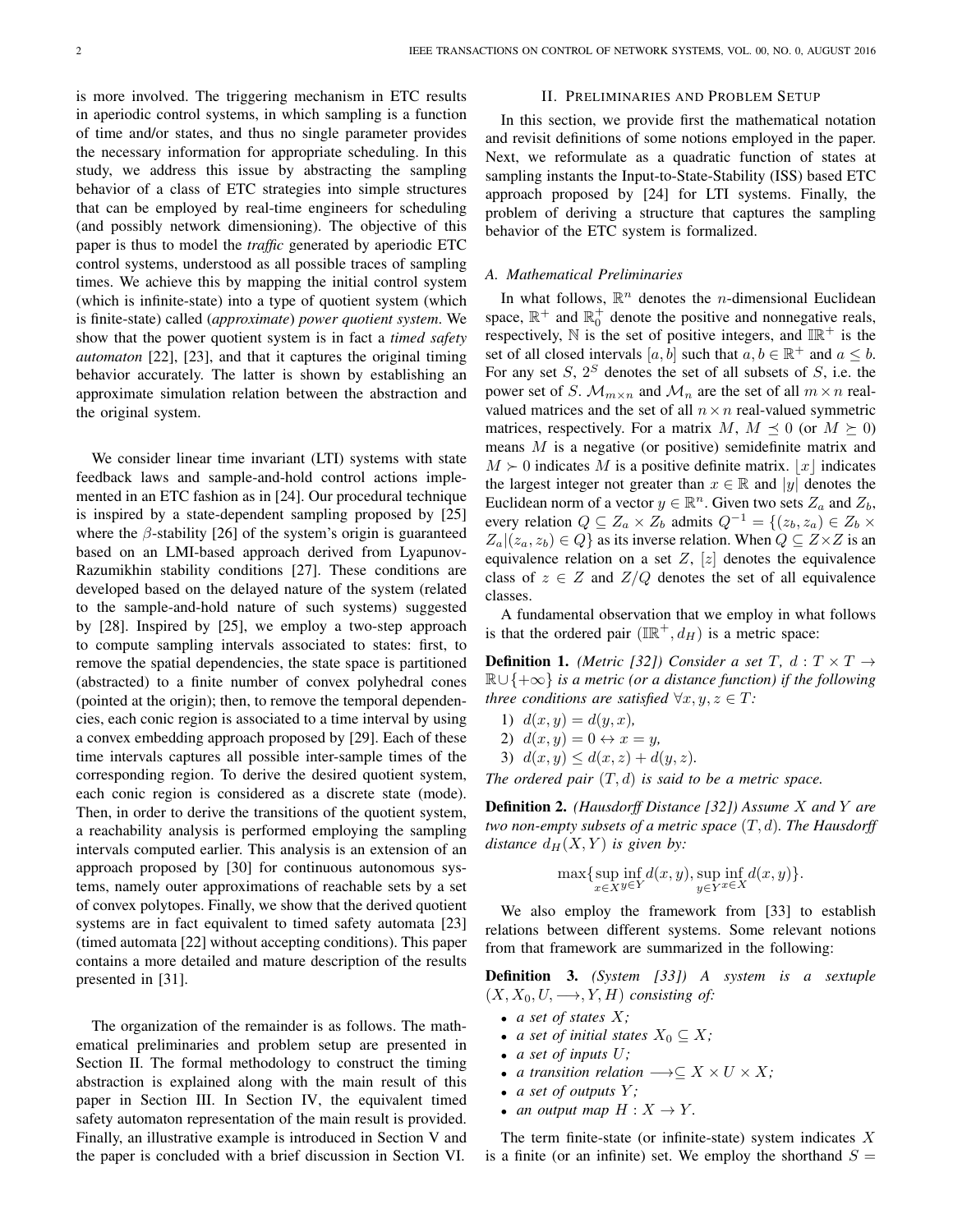$(X, U, \longrightarrow)$  to denote a system when  $X = X_0 = Y$  and  $H: X \rightarrow X$  is the identity map. A system is said to be autonomous if the cardinality of  $U$  is not larger than one.

**Definition 4.** (Metric System [33]) A system  $S$  is said to be a metric system if the set of outputs  $Y$  is equipped with a metric  $d: Y \times Y \to \mathbb{R}_0^+$ .

**Definition 5.** (Approximate Simulation Relation [33]) Consider two metric systems  $S_a$  and  $S_b$  with  $Y_a = Y_b$ , and let  $\epsilon \in \mathbb{R}_0^+$ . A relation  $R \subseteq X_a \times X_b$  is an  $\epsilon$ -approximate simulation relation from  $S_a$  to  $S_b$  if the following three conditions are satisfied:

- 1)  $\forall x_{a0} \in X_{a0}, \exists x_{b0} \in X_{b0}$  such that  $(x_{a0}, x_{b0}) \in R$ ;
- 2)  $\forall (x_a, x_b) \in R$  we have  $d(H_a(x_a), H_b(x_b)) \leq \epsilon$ ;
- 3)  $\forall (x_a, x_b) \in R$  such that  $(x_a, u_a, x'_a) \in \longrightarrow$  in  $S_a$  implies  $\exists (x_b, u_b, x'_b) \in \longrightarrow_{h}$  in  $\mathcal{S}_b$  satisfying  $(x'_a, x'_b) \in R$ .

We denote the existence of an  $\epsilon$ -approximate simulation relation from  $S_a$  to  $S_b$  by  $S_a \preceq^{\epsilon} S_b$ , and say that  $S_b \epsilon$ approximately simulates  $S_a$ . Whenever  $\epsilon = 0$ , the inequality  $d(H_a(x_a), H_b(x_b)) \leq \epsilon$  implies  $H_a(x_a) = H_b(x_b)$  and the resulting relation is called (exact) simulation relation.

Finally, we propose an alternative notion of *quotient system* (see e.g. [33] for the traditional definition) to suit our needs:

**Definition 6.** (Power Quotient System) Let S  $\equiv$  $(X, X_0, U, \longrightarrow, Y, H)$  be a system and R be an equivalence relation on  $X$ . The power quotient of  $S$  by  $R$ , denoted by  $S_{/R}$ , is the system  $(X_{/R}, X_{/R,0}, U_{/R}, \xrightarrow[N]{\longrightarrow} Y_{/R}, H_{/R})$ consisting of:

 $\bullet$   $X_{\ell P} = X/R$ :

• 
$$
X_{/R} = X_{/R}
$$
,  
\n•  $X_{/R,0} = \{x_{/R} \in X_{/R} | x_{/R} \cap X_0 \neq \emptyset \};$ 

$$
I I_{\ell} = I I_{\ell}
$$

•  $U_{/R} = U;$ <br>•  $(x_{/R}, u, x'_{/R}) \in \rightarrow \pi$  if  $\exists (x, u, x') \in \rightarrow \pi$  S with  $x \in x_{/R}$ and  $x' \in x'_{\scriptscriptstyle\mathcal{P}}$ ;

$$
\bullet \ \ Y_{\scriptscriptstyle IB} \subset 2^{Y} \cdot
$$

•  $H_{/R}(x_{/R}) = \bigcup_{x \in x_{/R}} H(x).$ 

In the following lemma, we provide a result establishing the relationship between a power quotient system and the original system.

**Lemma 1.** Let  $S$  be a metric system,  $R$  be an equivalence relation on X, and let the metric system  $S_{/R}$  be the power quotient system of  $S$  by  $R$ . For any

$$
\varepsilon \geq \max_{\substack{x \in x_{/R} \\ x_{/R} \in X_{/R}}} d(H(x), H_{/R}(x_{/R})),
$$

with d the Hausdorff distance over the set  $2^Y$ ,  $S_{/R}$   $\varepsilon$ approximately simulates S, i.e.  $S \preceq_S^{\varepsilon} S_{/R}$ .

*Proof.* Consider the candidate simulation relation:  $R' \subset X$  ×  $X_{/R}$ , where  $(x, x_{/R}) \in R'$  if and only if  $x \in x_{/R}$ . From Definition 6, the conditions from Definition 5 immediately follow when one considers the Hausdorff distance and  $2^Y$  as a common output set for S and  $S_{/R}$ .  $\Box$ 

Note that we are using the fact that for a given set  $Y, Y \subset$  $2<sup>Y</sup>$  in order to use the Hausdorff distance as a common metric between the output sets of the power quotient system and the concrete system.

Now, we appropriately modify Definition 6 and Lemma 1 for the case that one can construct an over approximation of the power quotient system, namely  $S_{/R}$ .

**Definition 7.** (Approximate Power Quotient System) Let  $S =$  $(X, X_0, U, \longrightarrow, Y, H)$  be a system, R be an equivalence relation on X, and  $S_{/R} = (X_{/R}, X_{/R,0}, U_{/R}, \frac{\rightarrow}{\sqrt{R}}, Y_{/R}, H_{/R})$  be the power quotient of  $S$  by  $R$ . An approximate power quotient of S by R, denoted by  $\overline{S}_{/R}$ , is a system  $(X_{/R}, X_{/R,0}, U_{/R}, \frac{\partial}{\partial R})$  $,\bar{Y}_{/R}, \bar{H}_{/R})$  such that,  $\rightarrow \supseteq \rightarrow$ ,  $\bar{Y}_{/R} \supseteq Y_{/R}$ , and  $\bar{H}_{/R}(x_{/R}) \supseteq H_{/R}(x_{/R})$ ,  $\forall x_{/R} \in X_{/R}$ .

**Corollary 1.** Let  $S$  be a metric system,  $R$  be an equivalence relation on X, and let the metric system  $\bar{S}_{/R}$  be the approximate power quotient system of  $S$  by  $R$ . For any

$$
\varepsilon \geq \max_{\substack{x \in x_{/R} \\ x_{/R} \in X_{/R}}} d(H(x), \bar{H}_{/R}(x_{/R})),
$$

with d the Hausdorff distance over the set  $2^Y$ ,  $\overline{S}_{/R}$   $\varepsilon$ approximately simulates S, i.e.  $S \preceq_{\mathcal{S}}^{\varepsilon} \overline{S}_{/R}$ .

Proof. Analogous to the proof of Lemma 1.

In Section III-C we also employ the notion of *flow pipe* [30] to discuss reachable sets:

**Definition 8.** (Flow Pipe) The set of reachable states, or flow pipe, from an initial set  $X_{0,s}$  in the time interval  $[\tau_s, \bar{\tau}_s]$  is denoted by:

$$
\mathcal{X}_{[\tau_s,\bar{\tau}_s]}(X_{0,s}) = \bigcup_{t \in [\tau_s,\bar{\tau}_s]} \mathcal{X}_t(X_{0,s})
$$
\n(1)

where  $\mathcal{X}_t(X_{0,s})$  denotes the reachable set at time t from  $X_{0,s}$ , given by:

$$
\mathcal{X}_t(X_{0,s}) = \{ \xi_{x_0}(t) \, | \, x_0 \in X_{0,s} \}. \tag{2}
$$

## B. LTI Event-Triggered Control System

Consider linear time invariant (LTI) systems without disturbances given by:

$$
\dot{\xi}(t) = A\xi(t) + B\upsilon(t), \ \xi(t) \in \mathbb{R}^n, \upsilon(t) \in \mathbb{R}^m \tag{3}
$$

with linear state-feedback laws implemented in a sample-andhold manner:

$$
v(t) = v(t_k) = K\xi(t_k), \ \forall t \in [t_k, t_{k+1}), \ k \in \mathbb{N}.
$$
 (4)

Let us denote by  $\xi_x(t) \in \mathbb{R}^n$  the solution of (3)-(4) for  $t \in$  $[t_k, t_{k+1}]$  with  $\xi_x(t_k) = x$  as its initial condition. Furthermore, let us denote by  $e_x(t) := x - \xi_x(t)$  the virtual error introduced by the sampling mechanism. We consider the event triggering approach proposed in [24] which enforces sampling instants given by conditions of the form:

$$
t_{k+1} := \min\{t > t_k | |e_x(t)|^2 \ge \alpha |\xi_x(t)|^2\},\tag{5}
$$

for some appropriate design parameter  $\alpha \in \mathbb{R}^+$ .

Let the sampling period associated to a state  $\xi(t_k) = x$  be denoted by  $\tau(x) := t_{k+1} - t_k$ . Then, the values of  $\xi_x$  and

 $\Box$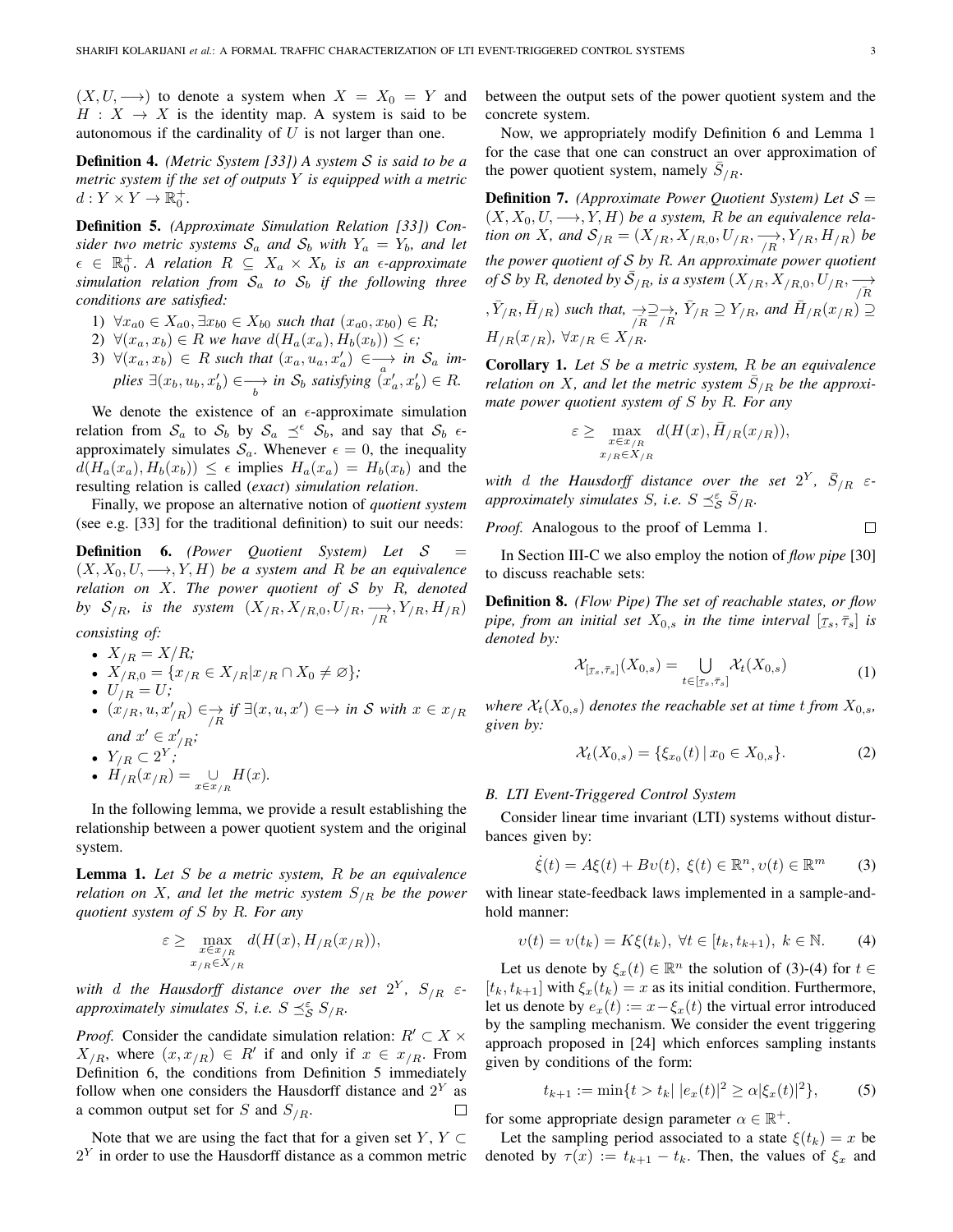$e_x$  can be expressed in terms of x, for  $\sigma \in [0, t_{k+1} - t_k]$  as follows:

$$
\xi_x(t_k + \sigma) = \Lambda(\sigma)x,\tag{6}
$$

$$
e_x(t_k + \sigma) = [I - \Lambda(\sigma)]x \tag{7}
$$

where

$$
\Lambda(\sigma) = [I + \int_0^{\sigma} e^{Ar} dr (A + BK)]. \tag{8}
$$

Thus, substituting  $(6)$  and  $(7)$  in  $(5)$ , the following expression for the state-dependent sampling period is obtained:

$$
\tau(x) = \min\{\sigma > 0 | x^T \Phi(\sigma) x = 0\},\tag{9}
$$

where

$$
\Phi(\sigma) = [I - \Lambda^T(\sigma)][I - \Lambda(\sigma)] - \alpha \Lambda^T(\sigma) \Lambda(\sigma).
$$
 (10)

C. Problem Statement

Consider the system:

$$
\mathcal{S} = (X, X_0, U, \longrightarrow, Y, H)
$$

where

- $X = \mathbb{R}^n$ ;
- $X_0 \subseteq \mathbb{R}^n$ ;
- $U = \emptyset$ , i.e. the system is autonomous;
- $\bullet \longrightarrow \in X \times U \times X$  such that  $\forall x, x' \in X : (x, x') \in \longrightarrow$ iff  $\xi_r(\tau(x)) = x'$ ;
- $Y \subset \mathbb{R}^+$ ;
- $H: \mathbb{R}^n \to \mathbb{R}^+$  where  $H(x) = \tau(x)$ .

The system  $S$  generates as output sequences all possible sequences of inter-sampling intervals that the system  $(3)-(4)$ with triggering condition (5) can exhibit. Note in particular that  $S$  is an infinite-state system.

**Problem 1.** We seek to construct power quotient systems  $S_{\text{P}}$ based on adequately designed equivalence relations P defined over the state set  $X$  of  $S$ .

In particular, we propose to construct the system  $S_{p}$  as follows:

$$
\mathcal{S}_{/\mathcal{P}} = (X_{/\mathcal{P}}, X_{/\mathcal{P},0}, U_{/\mathcal{P}}, \xrightarrow[\mathcal{P}]{} Y_{/\mathcal{P}}, H_{/\mathcal{P}})
$$

where

- 
- 
- 
- $X_{/\mathcal{P}} = \mathbb{R}_{/\mathcal{P}}^n := {\mathcal{R}_1, \ldots, \mathcal{R}_q};$ <br>
  $X_{/\mathcal{P},0} = {\mathcal{R}_i | X_0 \cap \mathcal{R}_i \neq \emptyset};$ <br>
  $U_{/\mathcal{P}} = \emptyset$ , i.e. the system is autonomous;<br>
  $(x_{/\mathcal{P}}, x'_{/\mathcal{P}}) \in \longrightarrow_{/\mathcal{P}} \text{if } \exists x \in x_{/\mathcal{P}}, \exists x' \in x'_{/\mathcal{P}} \text{ such that } \xi_x(H(x))$

• 
$$
Y_{\mathcal{P}} \subset 2^Y \subset \mathbb{IR}^+
$$
;

• 
$$
H'_{/P}(x_{/P}) = \lim_{x \in x_{/P}} H(x), \max_{x \in x_{/P}} H(x) := [x_{x_{/P}}, \bar{\tau}_{x_{/P}}].
$$

However, since the exact construction of  $S_{\mathcal{P}}$  is in general impossible, we seek to construct an approximate power quotient system  $S_{/P}$ . The remaining question is now how to: select an appropriate equivalence relation  $P$ , compute the respective intervals  $[\tau_{x/p}, \bar{\tau}_{x/p}]$ , and determine when there is a transition between a pair of abstract states  $(x_{p}, x'_{p})$ . These three questions, and the respective constructions, are addressed in the following section.

# **III. CONSTRUCTION OF THE ABSTRACTION**

In this section, we address the construction of  $\overline{S}_{p}$ , and more specifically  $X_{/\mathcal{P}}$ ,  $\overline{H}_{/\mathcal{P}}$ , and  $\longrightarrow$ . The set  $X_{/\mathcal{P}}$  and map  $\bar{H}_{p}$  are constructed employing a two-step approach inspired by the work in [25]. Nonetheless, some modifications are introduced to make that approach suitable to our goals. In [25] the minimum inter-sample times,  $\tau_s$ , are computed for conic regions and Lyapunov-Razumikhin stability conditions. We adapt that approach (in our Lemma 2 and Theorem 1) to apply instead to the ISS based triggering mechanism in (9)-(10) to derive regional lower bounds  $\tau_s$ . More importantly, we modify the approach to also provide upper bounds  $\bar{\tau}_s$ , on the regional inter-sample times (see our Lemma 3 and Theorem 2). We also propose, inspired by the work on stability analysis of switched systems using multiple Lyapunov functions [34], a modification to the way the S-procedure is employed in [25] for *n*-dimensional state spaces with  $n \geq 3$  (see Theorems 1) and 2). Then, we suggest to use a reachability analysis like the one in [30] in order to construct the transition relation  $\rightarrow$ Finally, we show that  $S_{/P}$  in fact  $\varepsilon$ -approximately simulates  $\mathcal{P}.$ 

A. State Set

The following observation is the cornerstone in removing spatial dependencies from (9) and mapping the infinite-state system S to a finite-state system  $\overline{S}_{p}$ .

**Remark 1.** Excluding the origin, all the states which lie on a line that goes through the origin have the same inter-sample time, i.e.,  $\tau(x) = \tau(\lambda x)$ ,  $\forall \lambda \neq 0$  [25].

Based on Remark 1 and the fact that a convex polyhedral cone (pointed at the origin) is the union of an infinite number of rays, a convenient approach to partition the state space is via abstracting it into a finite number of convex polyhedral cones (pointed at the origin)  $\mathcal{R}_s$  where  $s \in \{1, \ldots, q\}$  and  $\bigcup_{s=1}^{q} \mathcal{R}_s = \mathbb{R}^n$  (see Figure 1).

The state space abstraction technique proposed by [25], called *isotropic covering*, is briefly explained in the following. Generalized spherical coordinates  $x \in \mathbb{R}^n : (r, \theta_1, \dots, \theta_{n-1})$ are used for the abstraction purpose, where  $r = |x|$  and  $\theta_1, \ldots, \theta_{n-1}$  are the corresponding angular coordinates of x and  $\theta_1, \ldots, \theta_{n-2} \in [0, \pi]$  and  $\theta_{n-1} \in [-\pi, \pi]$ . Each angular coordinate is divided into  $\bar{m}$  (not necessarily equidistant) intervals. Hence, the number of conic regions  $q$  is equal to  $\bar{m}^{(n-1)}$  (see [25] for more details on constructing these state space partitions). Remark 1 also suggests that it suffices to only consider half of the state space since x and  $-x$  behave in the same way in (9). Therefore, one can consider half of the state space (for example, by assuming  $\theta_{n-1} \in [0, \pi]$ ), and then appropriately map the results to the other half of the state space. In this case, q is equal to  $2 \times \overline{m}^{(n-1)}$ . The resulting polyhedral cones admit the following representations:

$$
\mathcal{R}_s = \{x \in \mathbb{R}^2 | x^T Q_s x \ge 0\}, \quad \text{if } n = 2
$$
  

$$
\mathcal{R}_s = \{x \in \mathbb{R}^n | E_s x \ge 0\}, \quad \text{if } n \ge 3 \qquad (11)
$$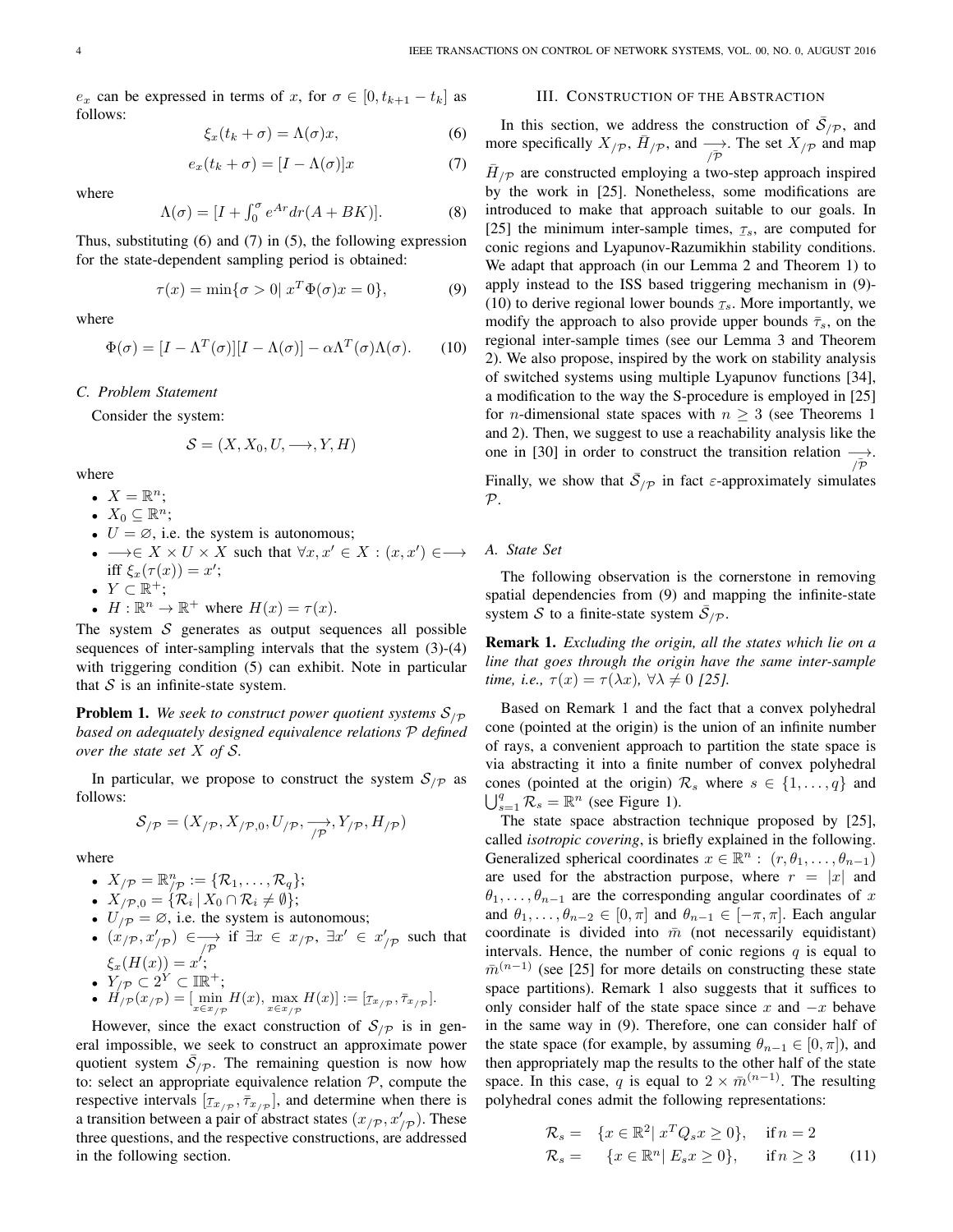

Figure 1. An illustrative 2-dimensional example of the state space abstraction using convex polyhedral cones.

for  $s \in \{1, ..., q\}$  and some appropriately designed matrices  $Q_s = Q_s^T \in \mathcal{M}_2(\mathbb{R})$  or  $E_s \in \mathcal{M}_{n \times p}(\mathbb{R})$  with  $p \leq 2n-2$ .

## **B.** Output Map

We focus now on the construction of the output map  $\bar{H}_{p}$  (and the output set  $\bar{Y}_{p}$  in the process). We propose a constructive method to find a time interval  $[\tau_s, \bar{\tau}_s]$  associated to each region  $\mathcal{R}_s$  such that  $\forall x \in \mathcal{R}_s : \tau(x) \in [\tau_s, \overline{\tau}_s],$  with  $\tau(\cdot)$ as in (9). We construct convex polytopes around the matrix  $\Phi(\sigma)$  (see [29]), resulting in LMIs which combined with the S-procedure allows us to find bounds  $\tau_s$  and  $\bar{\tau}_s$  on the different regions as specified in the previous subsection.

We illustrate first how to derive  $\tau_s$  so that in the time interval  $[0, \tau_s]$  no triggering is enabled. The main idea of the following lemma is to construct a finite set of matrices  $\Phi_{\kappa,s}$ , with  $\kappa \in \mathcal{K}_s$ (a finite set of indices), such that:

$$
(x^T \Phi_{\kappa,s} x \le 0, \forall \kappa \in \mathcal{K}_s) \Longrightarrow (x^T \Phi(\sigma) x \le 0, \forall \sigma \in [0, \tau_s]).
$$

Let the scalar  $\bar{\sigma} > 0$  denote a time instant for which the triggering mechanism (9) is enabled in the whole state space, i.e.,  $x^T \Phi(\bar{\sigma}) x \geq 0, \forall x \in \mathbb{R}^n$  (Remark 2 addresses the selection of  $\bar{\sigma}$ ). Select an integer  $N_{\text{conv}} \geq 0$  such that  $N_{\text{conv}}+1$  is the number of vertices considered for the polytope containing  $\Phi(\sigma)$ , and an integer  $l \geq 1$  determining the number of time subdivisions considered in the time interval  $[0, \bar{\sigma}]$ .

**Lemma 2.** Let  $s \in \{1, ..., q\}$ , and consider a time bound  $\tau_s$   $\in$   $(0, \bar{\sigma}]$ . If  $x^T \Phi_{(i,j),s} x \leq 0$  holds  $\forall (i,j) \in \mathcal{K}_s$  =  $(\{0,\ldots,N_{conv}\}\times\{0,\ldots,\lfloor\frac{\tau_{s}l}{\overline{\sigma}}\rfloor\}),\$  then:

$$
x^T \Phi(\sigma) x \le 0, \quad \forall \sigma \in [0, \tau_s]
$$

with  $\Phi$  defined in (10) and

$$
\Phi_{(i,j),s} = \hat{\Phi}_{(i,j),s} + \nu I,
$$

$$
\hat{\Phi}_{(i,j),s} = \begin{cases} \sum_{k=0}^{i} L_{k,j}(\frac{\bar{\sigma}}{l})^k & \text{if } j < \lfloor \frac{\tau_{s}l}{\bar{\sigma}} \rfloor, \\ \sum_{k=0}^{i} L_{k,j}(\tau_{s} - \frac{j\bar{\sigma}}{l})^k & \text{if } j = \lfloor \frac{\tau_{s}l}{\bar{\sigma}} \rfloor, \end{cases}
$$

$$
\begin{cases}\nL_{0,j} &= I - \Pi_{1,j} - \Pi_{1,j}^T + (1 - \alpha) \Pi_{1,j}^T \Pi_{1,j}, \\
L_{1,j} &= [(1 - \alpha) \Pi_{1,j}^T - I] \Pi_{2,j} \\
&+ \Pi_{2,j}^T [(1 - \alpha) \Pi_{1,j} - I], \\
L_{k \ge 2,j} = [(1 - \alpha) \Pi_{1,j}^T - I] \frac{A^{k-1}}{k!} \Pi_{2,j} \\
&+ \Pi_{2,j}^T \frac{(A^{k-1})^T}{k!} [(1 - \alpha) \Pi_{1,j} - I] \\
&+ (1 - \alpha) \Pi_{2,j}^T (\sum_{i=1}^{k-1} \frac{(A^{i-1})^T}{i!} \frac{A^{k-i-1}}{(k-i)!}) \Pi_{2,j},\n\end{cases} (12)
$$

$$
\begin{cases} \Pi_{1,j} = I + M_j(A + BK), & M_j = \int_0^{J\top} e^{As} ds, \\ \Pi_{2,j} = N_j(A + BK), & N_j = AM_j + I, \end{cases}
$$
(13)

$$
\underline{\nu} \geq \max_{\substack{\sigma' \in [0, \frac{\bar{\sigma}}{l}]}{r \in \{0, \ldots, l-1\}}} \lambda_{\max}(\Phi(\sigma' + r\frac{\bar{\sigma}}{l}) - \tilde{\Phi}_{N_{conv},r}(\sigma')), \qquad (14)
$$

$$
\tilde{\Phi}_{N_{conv},r}(\sigma) = \sum_{k=0}^{N_{conv}} L_{k,r} \sigma^k.
$$
\n(15)

Proof. See Appendix.

Then leveraging the S-procedure the following theorem provides an approach to regionally reduce the conservatism involved in the  $\tau_s$  estimates obtained from Lemma 2.

Theorem 1 (Regional Lower Bound Approximation). Consider a scalar  $\tau_s \in (0, \bar{\sigma}]$  and matrices  $\Phi_{\kappa, s}$ ,  $\kappa = (i, j) \in \mathcal{K}_s$ , defined as in Lemma 2. If there exist scalars  $\varepsilon_{\kappa,s} \geq 0$  (for  $n = 2$ ) or symmetric matrices  $U_{\kappa,s}$  with nonnegative entries (for  $n \geq 3$ ) such that for all  $\kappa \in \mathcal{K}_s$  the following LMIs hold:

$$
\begin{cases} \n\Phi_{\kappa,s} + \varepsilon_{\kappa,s} Q_s \preceq 0 & \text{if } n = 2 \\ \n\Phi_{\kappa,s} + E_s^T U_{\kappa,s} E_s \preceq 0 & \text{if } n \ge 3 \n\end{cases}
$$

the inter-sample time  $(5)$  of the system  $(3)-(4)$  is regionally bounded from below by  $\tau_s$ ,  $\forall x \in \mathcal{R}_s$ .

*Proof.* The result is a direct consequence of applying a lossless (if  $n = 2$ ) or a lossy (if  $n \ge 3$ ) version of the S-procedure: if the stated conditions hold then, for every  $x \in \mathbb{R}^n$ ,  $x^T Q_s x \ge 0$  $(x^T E_s^T U_{\kappa,s} E_s x \ge 0)$  implies that  $x^T \Phi_{\kappa,s} x \le 0$ . From (11) we have that  $x^T Q_s x \ge 0$  ( $E_s x \ge 0$ ) iff  $x \in \mathcal{R}_s$ . Thus one can conclude that for every  $x \in \mathcal{R}_s$ ,  $x^T \Phi_{\kappa,s} x \leq 0$  and by Lemma 2 the result follows.  $\Box$ 

A similar approach can be employed to compute upper bounds  $\bar{\tau}_s$  of the regional inter-sample time. This is summarized in Lemma 3 and Theorem 2.

**Lemma 3.** Let  $s \in \{1, ..., q\}$ , and consider a time bound  $\bar{\tau}_s \in [\tau_s, \bar{\sigma}],$  If  $x^T \overline{\Phi}_{(i,j),s} \overline{x} \geq 0$  holds  $\forall (i,j) \in \mathcal{K}_s = (\{0, \ldots, N_{conv}\} \times {\{\lfloor \frac{\bar{\tau}_s l}{\bar{\sigma}} \rfloor, \ldots, l-1\}}),$  then:

$$
x^T \Phi(\sigma) x \ge 0, \quad \forall \sigma \in [\bar{\tau}_s, \bar{\sigma}]
$$

with  $\Phi$  defined in (10) and

$$
\bar{\Phi}_{(i,j),s} = \bar{\hat{\Phi}}_{(i,j),s} + \bar{\nu}I,
$$
\n
$$
\bar{\hat{\Phi}}_{(i,j),s} = \begin{cases}\n\sum_{k=0}^{i} L_{k,j} \left( \frac{(j+1)\bar{\sigma}}{l} - \bar{\tau}_s \right)^k & \text{if } j = \lfloor \frac{\bar{\tau}_s l}{\bar{\sigma}} \rfloor, \\
\sum_{k=0}^{i} L_{k,j} \left( \frac{\bar{\tau}}{l} \right)^k & \text{if } j > \lfloor \frac{\bar{\tau}_s l}{\bar{\sigma}} \rfloor, \\
\bar{\nu} \leq \max_{\sigma' \in [0, \frac{\bar{\tau}}{l}]} \lambda_{\min} \left( \Phi(\sigma' + r \frac{\bar{\sigma}}{l}) - \tilde{\Phi}_{N_{\text{conv}},r}(\sigma') \right), \\
r \in \{0, \dots, l-1\}\n\end{cases}
$$
\n(16)

where  $L_{k,j}$  and  $\Phi_{N_{conv},r}$  are given by (12) and (15), resp.

 $\Box$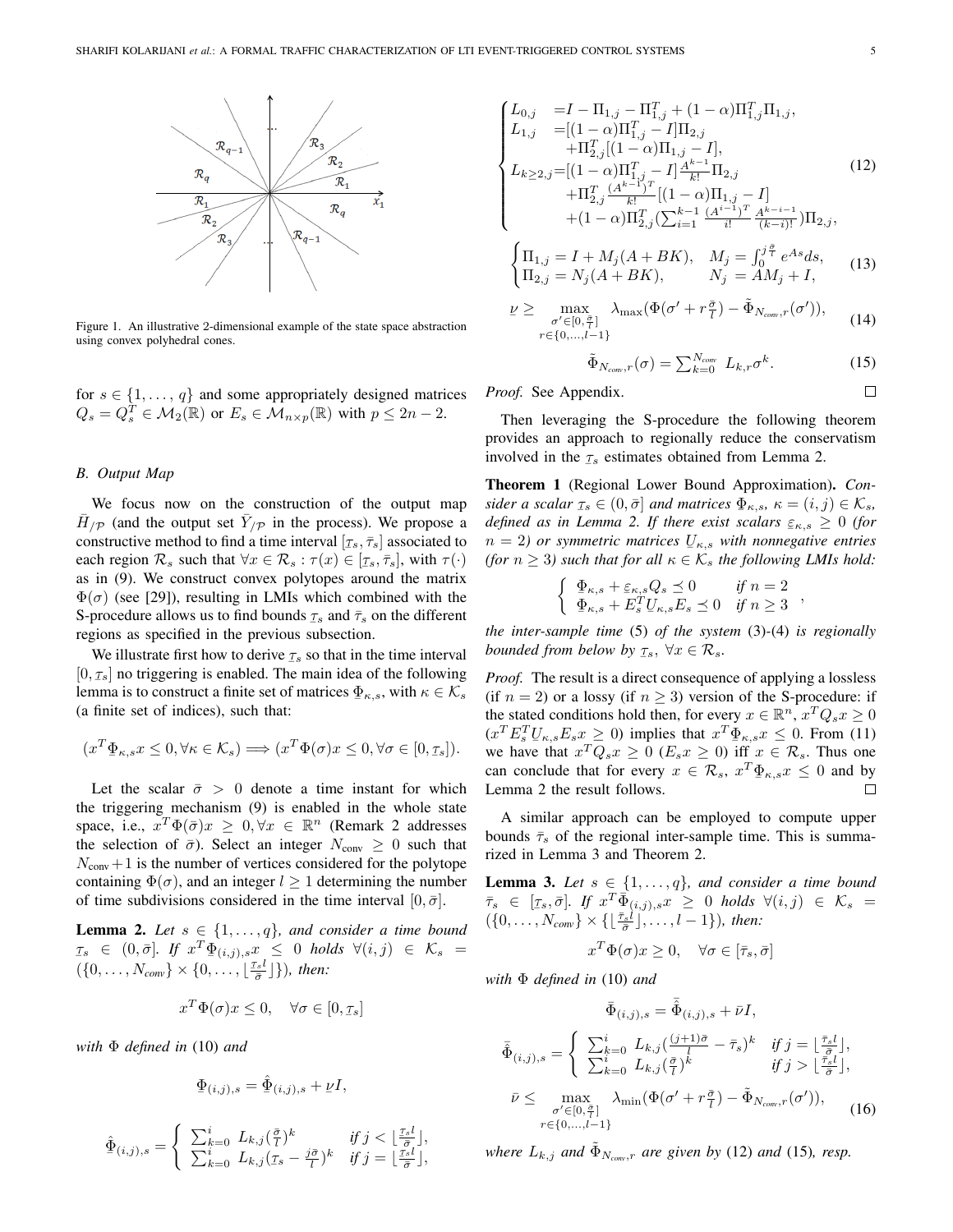$\Box$ 

*Proof.* See appendix.

Theorem 2 (Regional Upper Bound Approximation). Consider a scalar  $\bar{\tau}_s \in [\tau_s, \bar{\sigma}]$  and matrices  $\Phi_{\kappa,s}$ ,  $\kappa = (i,j) \in \mathcal{K}_s$ , defined as in Lemma 3. If there exist scalars  $\bar{\varepsilon}_{\kappa,s} \geq 0$  (for  $n = 2$ ) or symmetric matrices  $U_{\kappa,s}$  with nonnegative entries (for  $n \geq 3$ ) such that for all  $\kappa \in \mathcal{K}_s$  the following LMIs hold:

$$
\begin{cases} \ \bar{\Phi}_{\kappa,s} - \bar{\varepsilon}_{\kappa,s} Q_s \succeq 0 & \text{if } n = 2 \\ \ \bar{\Phi}_{\kappa,s} - E_s^T \bar{U}_{\kappa,s} E_s \succeq 0 & \text{if } n \geq 3 \end{cases},
$$

the inter-sample time  $(5)$  of the system  $(3)-(4)$  is regionally bounded from above by  $\bar{\tau}_s$ ,  $\forall x \in \mathcal{R}_s$ .

Proof. Analogous to the proof of Theorem 1.  $\Box$ 

A procedural algorithm illustrating the use of Theorems 1 and 2 in practice to compute  $\tau_s$  and  $\bar{\tau}_s$  is as follows:

- 1) Derive  $\nu$  using (14). Consider  $s = 1$  in Theorem 1. Implement a line search on  $\tau'$  in the interval  $[0, \bar{\sigma}]$  to find the lower bound on the inter-sample time in the whole state space.
- 2) Partition the state space into  $q$  regions and again use Theorem 1 to find  $\{\tau_1, \ldots, \tau_q\}$ . This optimization problem is a line search on  $\tau_s$  in the time interval  $[\tau', \bar{\sigma}]$ combined with LMI feasibility problems on  $\varepsilon_{\kappa,s}$  or  $U_{\kappa,s}$ at each line search iteration.
- 3) Derive  $\bar{\nu}$  using (16) and then use Theorem 2 to find  $\bar{\tau}_s$ . This problem is a combination of a line search on  $\bar{\tau}_s$  in the time interval  $[\tau_s, \bar{\sigma}]$  with LMI feasibility problems on  $\bar{\varepsilon}_{\kappa,s}$  or  $\bar{U}_{\kappa,s}$ .

Remark 2. To the best of our knowledge, there is no formal result establishing an upper bound  $\bar{\sigma}$  to  $\tau_s$  and  $\bar{\tau}_s$ . In practice, nonetheless, a line search is sufficient: increasing the value of  $\bar{\sigma}$  until the derived values of  $\tau_s$  and  $\bar{\tau}_s$  satisfy  $\tau_s, \bar{\tau}_s < \bar{\sigma}$ .

#### C. Transition Relation

In this subsection, we address the construction of the transition map  $\longrightarrow$ . To do so, each conic region is considered as a discrete mode of  $S_{/P}$  and a reachability analysis is catered to derive all possible transitions in  $\overline{S}_{p}$ .

We consider initial sets  $X_{0,s}$  in each  $\mathcal{R}_s$  which are polytopes with their vertices lying on the extreme rays of  $\mathcal{R}_s$  excluding the origin, e.g. for a two dimensional system the initial sets will be line segments connecting the boundary rays of the respective  $\mathcal{R}_s$  sets. This selection is justified by the following facts: states that lie on a line going through the origin have an identical triggering behavior (see Remark 1); these states are mapped to another line that goes through the origin (since the state evolution (6) is a linear map on  $x$ ); and the image of a convex polytope under a linear map is another convex polytope.

Given  $X_{0,s}$  in  $\mathcal{R}_s$  with corresponding  $\tau_s$  and  $\bar{\tau}_s$ , we seek first to derive a polytopic outer approximation  $\mathcal{X}_{[\tau_s,\bar{\tau}_s]}(X_{0,s})$ to the flow pipe  $\mathcal{X}_{[\tau_s,\bar{\tau}_s]}(X_{0,s})$ , i.e.

$$
\mathcal{X}_{[\tau_s,\bar{\tau}_s]}(X_{0,s}) \subseteq \hat{\mathcal{X}}_{[\tau_s,\bar{\tau}_s]}(X_{0,s})
$$

Several methods can be catered to solve this problem, in particular we employ in our implementations the approach from [30]. A generic approach to reduce the conservatism of the approximation, also employed in [30], is to divide the time interval  $[\tau_s, \bar{\tau}_s]$  into f subintervals and compute an over approximation  $\mathcal{X}_{[\tau_s,\bar{\tau}_s]}(X_{0,s})$  as the union of a sequence of convex polytopes  $\hat{\mathcal{X}}_{[t_f,t_{f+1}]}(X_{0,s}), \forall f \in \{1,\ldots,f\}$  with  $t_1 = \tau_s$  and  $t_{\bar{f}+1} = \bar{\tau}_s$ :

$$
\hat{\mathcal{X}}_{[\tau_s,\bar{\tau}_s]}(X_{0,s}) = \mathcal{Y}\,\hat{\mathcal{X}}_{[t_f,t_{f+1}]}(X_{0,s}).\tag{17}
$$

In order to derive the transitions in  $\overline{S}_{/P}$ , the intersection between the flow pipe corresponding to each region  $\mathcal{R}_s$  and the initial conic regions need to be found. This can be done by solving the following feasibility problem for each pair of conic regions  $(\mathcal{R}_s, \mathcal{R}_{s'})$ :

$$
\begin{array}{ll}\n\text{Feas} & C_{f,s}\bar{x} \le d_{f,s}^{\star} \\
& E_{s'}\bar{x} \ge 0\n\end{array} \tag{18}
$$

where  $\{\bar{x} \in \mathbb{R}^n | C_{f,s}\bar{x} \leq d_{f,s}^{\star}\}\$  represents the outer approximation of the  $f$ -th flow pipe segment associated with  $\mathcal{R}_s$ , and  $\{\bar{x} \in \mathbb{R}^n | E_{s'}\bar{x} \geq 0\}$  is the initial conic region where  $s' \in \{1, ..., q\}$ . The feasibility of (18) for any value of  $f \in \{1, \ldots, \bar{f}\}\$  indicates that there is a transition from mode s to mode s' in  $\overline{S}_{p}$ .

## D.  $\epsilon$ -Approximate Simulation Relation

We summarize in the following theorem the main result of the paper.

**Theorem 3.** The metric system

$$
\bar{\mathcal{S}}_{/\mathcal{P}} = (X_{/\mathcal{P}}, X_{/\mathcal{P},0}, U_{/\mathcal{P}}, \xrightarrow[\bar{\mathcal{P}}]{} \bar{\mathcal{P}}_{/\mathcal{P}}, \bar{H}_{/\mathcal{P}}),
$$

 $\varepsilon$ -approximately simulates S where  $\epsilon = \max d_H(y, y')$ ,  $y =$  $H(x) \in Y, y' = \overline{H}_{p}(x') \in \overline{Y}_{p}, \forall (x, x') \in \mathcal{P}, \text{ and } d_H(\cdot, \cdot)$ is the Hausdorff distance.

*Proof.* This is a direct consequence of Corollary 1 and the construction described in this section.  $\Box$ 

**Remark 3.** In order to reduce the conservatism involved in polytopic embedding described in Section III-B, particularly to tighten  $|\bar{\tau}_s - \tau_s|$  for each conic region  $\mathcal{R}_s$ , one can increase the values of  $N_{conv}$  and l in Lemmas 2 and 3.

**Remark 4.** Refining the conic regions of a given abstraction into a larger number of conic regions  $\mathcal{R}_s$ , q, the length of the sampling intervals in each region  $|\bar{\tau}_s - \tau_s|$  cannot increase. Thus, increasing q results in abstractions with a new precision  $\epsilon' \leq \epsilon$  where  $\epsilon'$  is computed based on the refined state space abstraction. Note that this is not necessarily the case if the partition of the state-space in the new abstraction is not a refinement of the original abstraction.

**Remark 5.** To reduce the conservatism involved in the reachability analysis described in Section III-C, one can increase f, that is the number of time sub-divisions defined over  $[\tau_s, \bar{\tau}_s]$ . By doing so, it is possible to decrease the conservatism involved in over approximation of reachable set.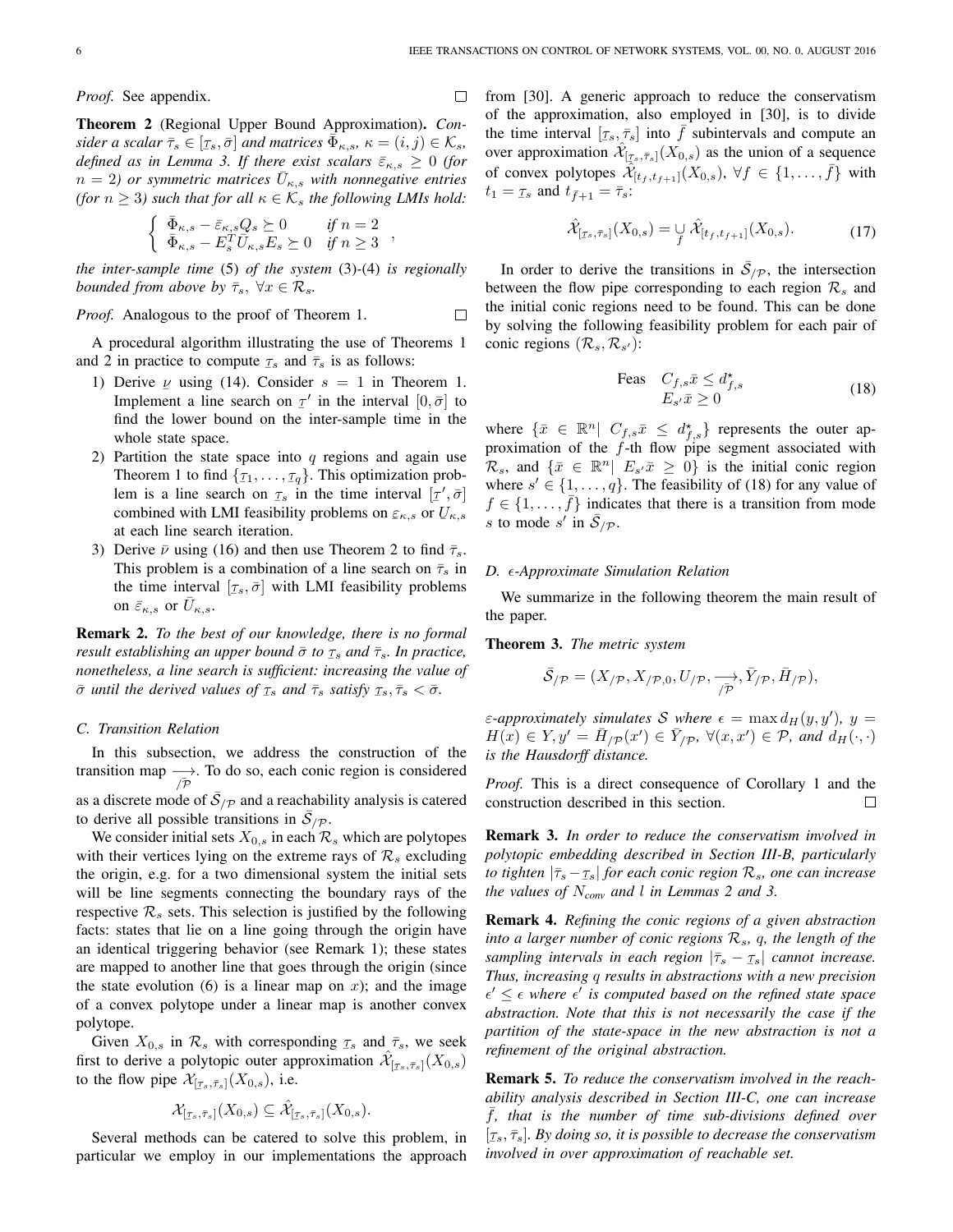## IV. TIMED SAFETY AUTOMATON REPRESENTATION

In this section, we show that  $\overline{S}_{/P}$  is in fact equivalent to a timed safety automaton [23] (TSA). TSA is a simplified version of timed automaton [35] (TA). In TSA, the progress properties are specified using local invariant conditions where as in TA, *Büchi-acceptance* conditions specify progress properties (see [36, Section 2] for a concise exposition). For details on TA and TSA we refer the interested reader to the original works [22], [23], respectively. Regardless of TSA's uncountable state space (related to its clock variables), it has been shown that its reachability analysis is decidable [22]. This fact makes TSA a powerful tool to model real-world systems, such as real-time systems, where discrete transitions are coupled with timing constraints. Several tools, exploring the attractive features of TSA, have been developed for verification and synthesis [35], [37].

In the sequel, we revisit the notion of TSA from [36]. Assume a finite alphabet  $\Sigma$  (actions), and let C be a set of finitely many real-valued variables (clocks). Consider  $\sim \in \{ \geq \}$  $\{0, 1, 2, 3, 4\}$ , a clock constraint  $\delta$  is a conjunctive formula of atomic constraints  $c_1 \sim k$  or  $c_1 - c_2 \sim k$  for  $c_1, c_2 \in \mathcal{C}$ , and  $k \in \mathbb{N}$ . We denote by  $\mathcal{B}(\mathcal{C})$  the set of clock constraints. A clock valuation (or assignment) is a mapping of the form  $C \longrightarrow \mathbb{R}_0^+$ . Let  $u \in (\mathbb{R}_{0}^{+})^{\mathcal{C}}$  be a clock valuation and  $g \in \mathcal{B}(\mathcal{C})$ , then  $u \models g$  $(u$  satisfies  $g)$  iff  $g$  evaluates to true using the values from  $u$ . For  $d \in \mathbb{R}_0^+$ ,  $(u+d)(c) := u(c) + d$ ,  $\forall c \in \mathcal{C}$ . For  $\mathbf{c} \subseteq \mathcal{C}$ ,  $[\mathbf{c} \rightarrow \mathbf{0}]u$  is the clock assignment that maps all clocks in **c** to **0** (a vector with all entries equal to zero of the same size of c) and agrees with u for the remaining clocks in  $C \setminus c$ .

Definition 9. (Timed Safety Automata [36]) A timed safety automata is a tuple  $A = (L, L_0, \Sigma, \mathcal{C}, E, I)^1$  where:

- $L$  is a finite set of locations (or discrete states);
- $L_0 \subseteq L$  is a set of start locations<sup>2</sup>;
- $\Sigma$  is the set of actions;
- $\bullet$  C is the set of clocks;
- $E \subseteq L \times \mathcal{B}(\mathcal{C}) \times \Sigma \times 2^{\mathcal{C}} \times L$  is the set of transitions;
- $I: L \longrightarrow \mathcal{B}(\mathcal{C})$  assigns invariants to locations.

We use the shorthand notation  $l \xrightarrow{g,a,r} l'$  when  $(l, q, a, r, l') \in E$ , representing a transition from state l to state l' on input symbol a. The set  $r \subseteq C$  indicates the clocks to be reset with this transition, and  $g$  is a clock constraint over  $C$  (a guard condition).

**Definition 10.** (Operational Semantics [36]) The semantics of a timed safety automaton is a transition system (also known as timed transition system) where states are pairs  $(l, u)$ , with  $l \in L$  and u a clock valuation, and transitions are defined by the rules:

• 
$$
(l, u) \xrightarrow{d} (l, u + d)
$$
 if  $u \models I(l)$  and  $(u + d) \in I(l)$  for  
a nonnegative real  $d \in \mathbb{R}^+$ ;

•  $(l, u) \xrightarrow{a} (l', u')$  if  $l \xrightarrow{g, a', r} l', u \models g, u' = [r \rightarrow 0]u$ <br>and  $u' \models I(l').$ 

<sup>1</sup>Although technically not necessary, for clarity we extend the original definition to explicitly state the actions' and clocks' sets.

 $2$ Note that for later convenience, and without any impact on the expressivity of the model, we slightly modify the definition of [36] to allow several possible initial locations as in the original works of [22], [23].

It is worth remarking that the *guards* of a command assert necessary conditions for the transitions to take place, while *invariants* assert sufficient conditions for transitions to take place, and must not be violated by letting time advance. Thus, invariants establish upper bounds for the time to the next transition (to a different location) [23].

In the following, the semantics of  $S_{p}$  is spelled out. The corresponding output  $y_{p} \in Y_{p}$  of a state  $x_{p} \in X_{p}$ indicates that  $\overline{S}_{/p}$ :

- 1) remains at  $x_{p}$  during the time interval  $[0, \tau_{x_{p}})$ ,
- 2) possibly leaves  $x/p$  during the time interval  $[\tau_{x/p}, \bar{\tau}_{x/p})$ , and
- 3) is forced to leave  $x_{p}$  at  $\bar{\tau}_{x_{p}}$ .

Assume for simplicity that  $\overline{S}_{/p}$  has a single initial state. Based on Definition 9 and the previous description, one can equivalently represent the same semantics expressed by  $\overline{\mathcal{S}}_{p}$ with the TSA  $(L, L_0, \Sigma, \mathcal{C}, E, I)$  where:

- the set of locations  $L := X_{p} = \{l_1, \ldots, l_q\};$
- the initial location  $L_0 := X'_{/\mathcal{P},0}$ ;
- the set of actions  $\Sigma = \{*\}$  is an arbitrary labeling of discrete transitions (or edges);
- the clock set  $\mathcal{C} = \{c\}$  contains a single clock;
- the set of edges E is such that  $(l_s, g, a, r, l_{s'}) \in E$  iff  $l_s \longrightarrow l_{s'}, g = {\tau_s \le c \le \bar{\tau}_s}, a = *, \text{ and } r = {c := 0};$
- the invariant map  $I(l_s) := \{0 \leq c \leq \overline{\tau}_s\}, \forall s \in$  $\{1,\ldots,q\}.$

# V. NUMERICAL EXAMPLE

In this section, we illustrate the results of this study. Consider a linear system, employed in the example in [24], with state feedback law that is given by:

$$
\dot{\xi}(t) = \begin{bmatrix} 0 & 1 \\ -2 & 3 \end{bmatrix} \xi(t) + \begin{bmatrix} 0 \\ 1 \end{bmatrix} \nu(t),
$$
  
\n
$$
\nu(t) = \begin{bmatrix} 1 & -4 \end{bmatrix} \xi(t).
$$
 (19)

We set the triggering coefficient  $\alpha = 0.05$ , the order of polynomial approximation  $N_{\text{conv}} = 5$ , the number of polytopic subdivisions  $l = 100$ , the number of angular subdivisions  $\bar{m} =$ 10 (hence, the number of conic regions is  $q = 2 \times \overline{m}^{(n-1)}$  =  $2 \times 10^{(2-1)} = 20$ , the upper bound of the inter-sample interval  $\bar{\sigma} = 1$  sec, and the time step employed to subdivide the flow pipe segments is 0.01 sec.

Figure 2 depicts  $\tau_s$  and  $\bar{\tau}_s$  for the closed loop system given by (19) using Theorem 1 and Theorem 2, respectively. In Figure 3, another representation of  $\tau_s$  and  $\bar{\tau}_s$  is given in the state space. Based on the Hausdorff distance and the derived boundaries, one gets that in this example the precision of the abstraction is  $\epsilon = 0.119$ .

Note that by increasing  $\bar{m}$ :  $\tau_s$  and  $\bar{\tau}_s$  will possibly shift upward and downward, respectively. By doing so, one can derive tighter bounds for the given event-triggered control system. Thus, a more precise  $\epsilon$ -approximate simulation relation from S to  $\overline{S}_{p}$  can be achieved. Figure 4 shows a comparison between two different state space abstraction with  $\bar{m} = 10$ and 100. Evidently, partitioning half of the state space to 100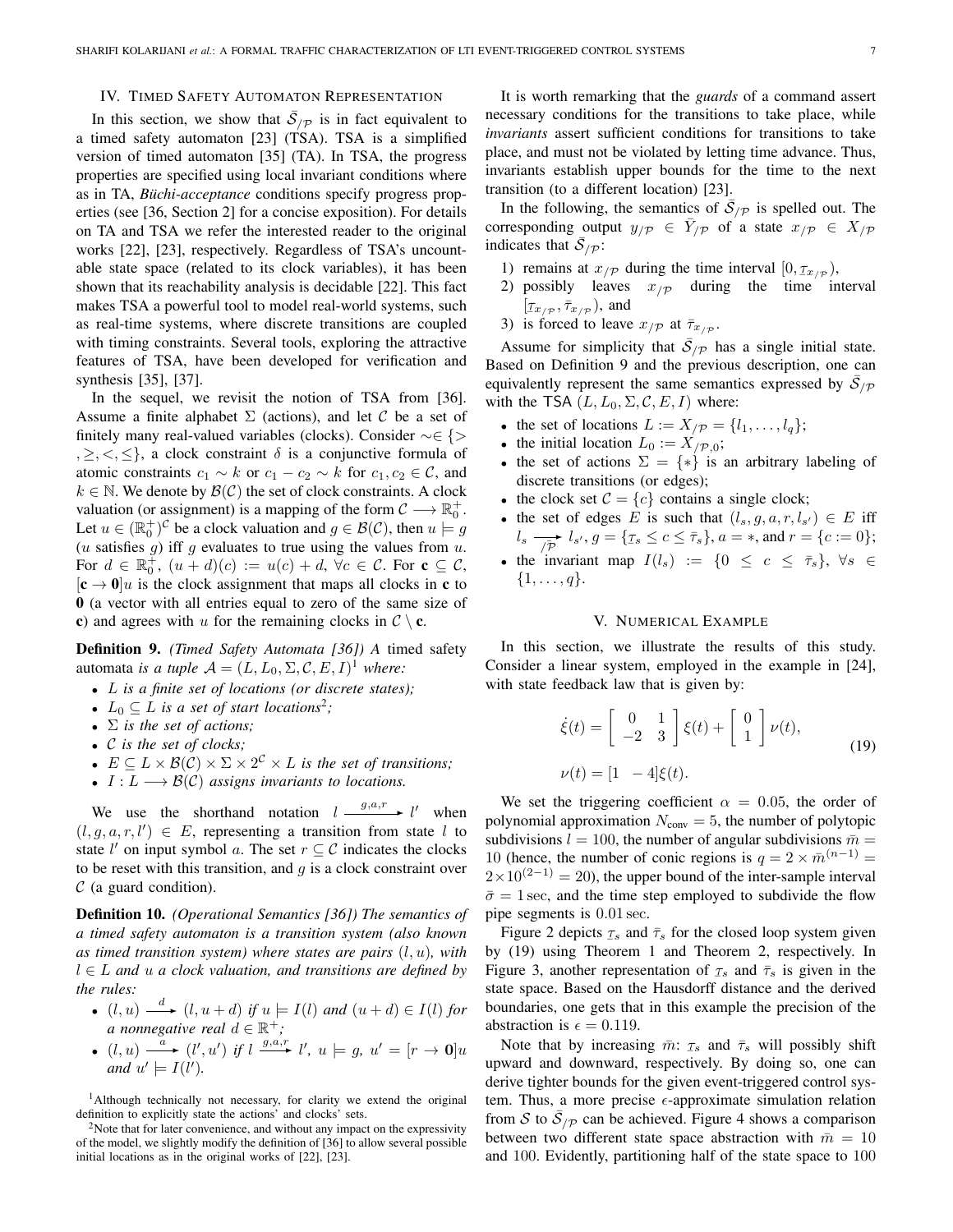

Figure 2. Lower and upper bounds approximation of regional inter-sample times are depicted by solid and dashed curves, respectively.

Regional lower and upper limits of sampling period



Figure 3. Lower and upper bounds approximation of regional inter-sample times are depicted by solid and dashed lines, respectively. The distance to the origin of each asterisk (circle) denotes the regional value of lower (upper) bound.

regions instead of 10 regions leads to tighter bounds where  $\epsilon' = 0.021.$ 

Figure 5 illustrates the validity of the theoretical bounds that we found for  $\tau_s$  (solid line) and  $\bar{\tau}_s$  (dashed line). The asterisks represent the inter-sample times sequence during 5 sec simulation of the event-triggered control system.

In Figure 6, a schematic representation of the discrete transition of the resulting TSA is provided. Each asterisk represents a transition from mode i (or  $\mathcal{R}_i$ ) to mode j (or  $\mathcal{R}_j$ ) where i and j are the horizontal and vertical coordinates of the asterisk, respectively.

## VI. CONCLUSION

We have proposed an LMI-based approach which combined with a reachability analysis allows to derive a timed safety automaton that captures the sampling behavior of LTI systems controlled with an event-triggered control strategy. It has been shown that there exists an  $\epsilon$ -approximate simulation relation from the control system to the derived timed automaton. These results provide a theoretical basis for automatic schedulability analysis and scheduler synthesis. Thus, an interesting followup research direction is to exploit the already existing theory and synthesis tools for timed automata to synthesize schedulers for event-triggered control loops [31]. This is a significant contribution to the field of event-triggered control in terms of applicability. Until now the only possible schedulability check



Figure 4. Comparison of two different state space abstractions with  $\bar{m} = 10$ (the light shaded area) and  $\bar{m} = 100$  (the dark dashed area) for half of the state space.



Figure 5. Schematic representation of the fact that the triggering sequence induced by simulation of the the event-triggered control system (asterisks) is contained in the theoretical lower and upper bounds (solid and dashed lines, respectively).

for a set of event-triggered control loops was limited to a conservative one employing the minimum inter-event interval as descriptor of each of the loops. In turn, such conservative analysis challenged the reasons to implement control loops in the event-triggered fashion versus the traditional periodic approach, as the advantages on bandwidth usage could not be catered to the network infrastructure. With our present results a less conservative check of schedulability is enabled allowing to effectively take advantage of the bandwidth savings on event-triggered implementations. Furthermore, given the direct trade-off between performance and bandwidth usage that the triggering mechanism provides, one can envision more flexible implementations of event-triggered control loops that gently adjust their performance to accommodate to network congestion. Additional follow-up lines of research are the extension of this abstraction results to systems affected by disturbances and to classes of non-linear systems. Finally, it seems also natural to explore the connection between the constructed abstractions in the form of TSAs and alternative abstractions employed to model aperiodic traffic in the literature such as the arrival curves employed on network and real-time calculus [38]. Establishing the link between those two will enable the use of tools from real-time calculus to appropriately dimension and design networks for systems involving eventbased control loops.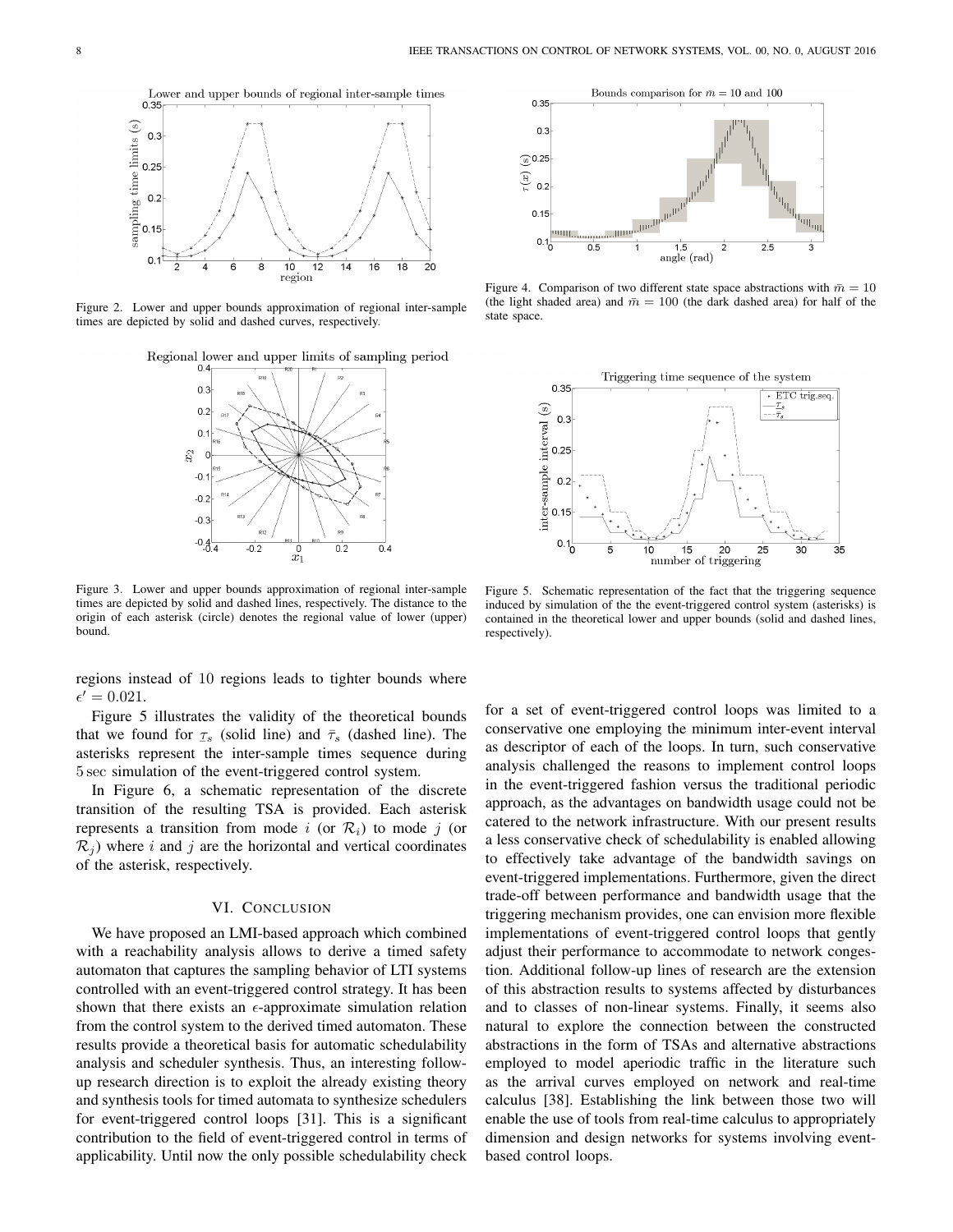

Figure 6. Schematic representation of the transitions in the hybrid automaton (or the timed automaton).

#### **APPENDIX**

**Proof of Lemma 2:** We provide a constructive proof in four steps. The type of argumentation provided in the proof process follows a similar line of reasoning as the one pursued in [25, Lemma 6].

*First:* divide the time interval  $[0, \bar{\sigma}]$  into l subintervals. The aim of this step is to make the preparations to compute a precise estimation of  $\Phi(\cdot)$  by building l small convex embeddings around it instead of building an overly conservative single embedding. For every time instant  $\sigma \in [0, \tau_s]$ , there exists  $j \in \{0,\ldots,\lfloor \frac{\tau_s l}{\bar{\sigma}} \rfloor\}$  such that  $j\frac{\bar{\sigma}}{l} \leq \sigma \leq (j+1)\frac{\bar{\sigma}}{l}$ . Define  $\sigma' = \sigma - j\frac{\bar{\sigma}}{l}$  ( $\sigma' \in [0, \chi]$ , with  $\chi = \frac{\bar{\sigma}}{l}$  for  $j < \lfloor \frac{\tau_s l}{\bar{\sigma}} \rfloor$ and  $\chi = \tau_s - j\frac{\bar{\sigma}}{l}$  otherwise).

*Second:* compute a polynomial approximation of  $\Phi(\cdot)$ <br>over each subinterval. Employ the relation  $\int_0^{a+b} e^{Ar} dr =$  $\int_0^a e^{Ar} dr + \int_0^b e^{Ar} dr (A \int_0^a e^{Ar} dr + I)$  to simplify  $\Lambda(\sigma)$  given in  $(8)$  as:

$$
\Lambda(\sigma) = I + M_j(A + BK) + \int_0^{\sigma'} e^{Ar} dr N_j(A + BK)
$$
\n(20)

with  $M_j$  and  $N_j$  as in (13). Then, by defining two new matrices  $\Pi_{1,j}$  and  $\Pi_{2,j}$  as in (13), equation (20) can be rewritten as:

$$
\Lambda(\sigma) = \Pi_{1,j} + \int_0^{\sigma'} e^{Ar} dr \Pi_{2,j}.
$$
 (21)

Replace  $\int_0^{\sigma'} e^{Ar} dr$  by its  $N_{\text{conv}}$ -th order Taylor series expansion to approximate  $\Phi$  given by (10), i.e.:

$$
\int_0^{\sigma'} e^{Ar} dr \simeq \sum_{i=1}^{N_{\text{conv}}} \frac{A^{i-1}}{i!} \sigma'^i.
$$
 (22)

Remember that  $N_{\text{conv}} + 1$  is the number of vertices we consider for polytopic embedding according to time. The Taylor series expansion of  $\Phi$  is given by  $\sum_{k=0}^{\infty} L_{k,j} \sigma^{k}$  with  $L_{k,j}$  defined in (12).

*Third:* bound the error introduced by the  $N_{\text{conv}}$ -th order approximation of  $\Phi$  with a constant term. One can derive the  $N_{\text{conv}}$ -th order approximation of  $\Phi$  on the time interval  $[j\frac{\bar{\sigma}}{l}, (j+1)\frac{\bar{\sigma}}{l}]$  using  $\Phi_{N_{\text{conv}}, j}(\sigma')$  given in (15). Denote by  $R_{N_{\text{conv}},j}(\sigma') = \Phi(\sigma) - \tilde{\Phi}_{N_{\text{conv}},j}(\sigma')$ . We seek to compute a constant scalar  $\nu$  independent of  $\sigma'$  such that  $R_{N_{\text{conv}},j}(\sigma') \preceq \nu I$ , to establish  $x^T \Phi(\sigma) x \leq 0$  from  $x^T (\tilde{\Phi}_{N_{\text{conv}},j}(\sigma') + \nu I) x \leq 0$ . Since  $R_{N_{\text{conv}},j}$  is symmetric  $R_{N_{\text{conv}},j}(\sigma') \preceq \lambda_{\max}(\sigma')I$ , where  $\lambda_{\max}(\sigma')$  is the maximal eigenvalue of  $R_{N_{\text{conv}},j}(\sigma')$ , and thus  $\nu$  is provided by (14).

Fourth: build a convex polytope that contains the matrix exponential function  $\Phi_{N_{\text{conv}},j} + \nu I : [0, \chi] \to \mathcal{M}_n(\mathbb{R})$ , using the method proposed in [29]. From [29] we know that if  $x^T \Phi_{(i,j),s} x \leq 0$ ,  $\forall (i,j) \in \mathcal{K}_s = (\{0,\ldots,N_{\text{conv}}\} \times \{0,\ldots,\lfloor \frac{Ts^l}{\sigma} \rfloor\})$ , with  $\Phi_{(i,j),s} = \sum_{k=0}^s L_{k,j} x^k + \nu I$ , the following holds  $x^T(\Phi_{N_{\text{conv}},j}(\sigma') + \nu I)x \leq 0$  and as a result  $x^T \Phi(\sigma) x \leq 0, \ \forall \sigma \in [0, \tau_s]. \ \Box$ 

**Proof of Lemma 3:** The proof of Lemma 3 is analogous to the proof of Lemma 2 with the following modifications. In the first step now: for every  $\sigma \in [\bar{\tau}_s, \bar{\sigma}], \exists j \in \{ \lfloor \frac{\bar{\tau}_s l}{\bar{\sigma}} \rfloor, \ldots, l-1 \}$ such that  $j\frac{\bar{\sigma}}{l} \leq \sigma \leq (j+1)\frac{\bar{\sigma}}{l}$ , we define  $\sigma' = \sigma - j\frac{\bar{\sigma}}{l}$ <br>  $(\sigma' \in [0, \chi],$  with  $\chi = (j+1)\frac{\bar{\sigma}}{l} - \bar{\tau}_s$  for  $j = \lfloor \frac{\bar{\tau}_s l}{\bar{\sigma}} \rfloor$  and  $\chi = \frac{\bar{\sigma}}{l}$  for  $j > \lfloor \frac{\bar{\tau}_s l}{\bar{\sigma}} \rfloor$ ). In the third s to compute instead a constant scalar  $\bar{\nu}$  independent of  $\sigma'$ such that  $R_{N_{\text{conv}},j} \succeq \bar{\nu}I$ , to establish  $x^T \Phi(\sigma) x \geq 0$  from  $x^T(\tilde{\Phi}_{N_{\text{conv}},j}(\sigma') + \bar{\nu}I)x \geq 0$ . Since  $R_{N_{\text{conv}},j}$  is symmetric, it follows  $R_{N_{\text{conv}},j}(\sigma') \succeq \lambda_{\min}(\sigma')I$ , where  $\lambda_{\min}(\sigma')$  is the minimal eigenvalue of  $R_{N_{\text{conv}},j}(\sigma')$ . This constant can be computed now from (16). In the fourth step, applying again the results from [29], one has that  $x^T \overline{\Phi}_{(i,j),s} x \geq 0, \ \forall (i,j) \in$  $\mathcal{K}_s = (\{0, \ldots, N_{\text{conv}}\} \times \{\lfloor \frac{\bar{\tau}_s l}{\bar{\sigma}} \rfloor, \ldots, l-1\}), \text{ with } \bar{\Phi}_{(i,j),s} = \sum_{k=0}^i L_{k,j} \chi^k + \bar{\nu} I, \text{ implies } x^T(\tilde{\Phi}_{N_{\text{conv}},j}(\sigma') + \bar{\nu} I)x \geq 0 \text{ and }$ consequently  $x^T \Phi(\sigma) x \geq 0$ ,  $\forall \sigma \in [\bar{\tau}_s, \bar{\sigma}]$ .  $\Box$ 

#### **REFERENCES**

- [1] K. Astrom and B. Bernhardsson, "Comparison of riemann and lebesgue sampling for first order stochastic systems," in Proceedings of the 41st IEEE Conference on Decision and Control, vol. 2, Dec 2002, pp. 2011-2016.
- [2] X. Meng and T. Chen, "Optimal sampling and performance comparison of periodic and event based impulse control," IEEE Transactions on Automatic Control, vol. 57, no. 12, pp. 3252-3259, 2012.
- [3] W. Heemels, K. Johansson, and P. Tabuada, "An introduction to eventtriggered and self-triggered control," in Proceedings of the 51st Annual Conference on Decision and Control, Dec 2012, pp. 3270-3285.
- $[4]$ D. Hristu-Varsakelis and P. Kumar, "Interrupt-based feedback control over a shared communication medium," in *Proceedings of the 41st IEEE* Conference on Decision and Control, vol. 3, Dec 2002, pp. 3223-3228.
- [5] P. Voulgaris, "Control of asynchronous sampled data systems," IEEE Transactions on Automatic Control, vol. 39, no. 7, pp. 1451-1455, 1994.
- [6] P. Tabuada and X. Wang, "Preliminary results on state-trigered scheduling of stabilizing control tasks," in Proceedings of the 45th IEEE Conference on Decision and Control, Dec 2006, pp. 282-287.
- $[7]$ E. Kofman and J. Braslavsky, "Level crossing sampling in feedback stabilization under data-rate constraints," in Proceedings of the 45th IEEE Conference on Decision and Control, Dec 2006, pp. 4423-4428.
- [8] D. Yue, E. Tian, and Q.-L. Han, "A delay system method for designing event-triggered controllers of networked control systems," IEEE Transactions on Automatic Control, vol. 58, no. 2, pp. 475-481, 2013.
- M. Velasco, J. M. Fuertes, and P. Marti, "The self triggered task  $[9]$ model for real-time control systems," in Proceedings of the 24th IEEE Symposium on Real-Time Systems (work in progress), 2003, pp. 67-70.
- [10] A. Anta and P. Tabuada, "Self-triggered stabilization of homogeneous control systems," in Proceedings of American Control Conference, June 2008, pp. 4129-4134.
- [11] M. Mazo Jr., A. Anta, and P. Tabuada, "An ISS self-triggered implementation of linear controllers," Automatica, vol. 46, no. 8, pp. 1310 – 1314, 2010.
- [12] X. Wang and M. Lemmon, "Self-triggered feedback systems with state-independent disturbances," in Proceedings of American Control Conference, June 2009, pp. 3842-3847.